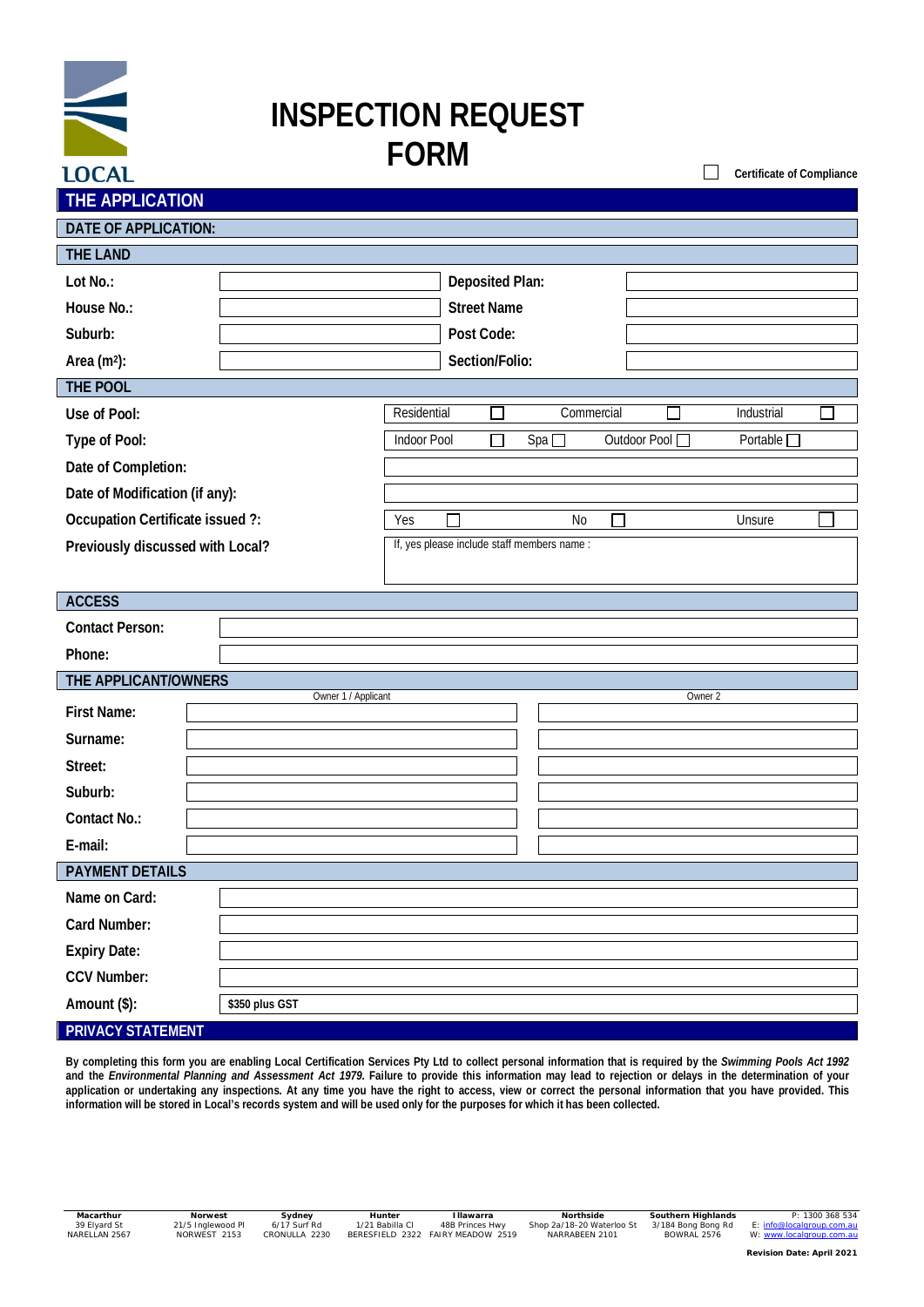# **OWNERS CONSENT**

#### **OWNERS CONSENT**

I/we the owners of the subject property hereby give consent for the lodgement of this application and associated documentation to Local Certification Services Unit Trust for consideration.

I/we also declare that all documentation presented as part of any application for a Certificate of Compliance is entirely accurate or that any changes have been documented and Local Certification Services Unit Trust have been advised accordingly in writing.

With reference to subject pool, I/we the owners of the subject property hereby advise of our decision to appoint:

☐ Local Certification Services Pty Ltd **OR**

- 
- 
- 
- 
- 
- 
- ☐ Andrew Dean ☐ Chris Hawkins ☐ Luke Gearin ☐ Paul Gearin ☐ Andrew Vukovich ☐ Corey Wheeler ☐ Michael Hardy ☐ Paul Morgan ☐ Aydin Sertliogu ☐ Greg Towle ☐ Mitchell Barnes ☐ Rod Steet
- ☐ Craig Hardy ☐ James King ☐ Mitchell Hardy ☐ Stephen Toohey ☐ Chris Donovan ☐ John Soklaridis ☐ Mitchell Whiticker ☐ Warren Curtis

to undertake the requested inspection in accordance with the requirements of the *Swimming Pools Act, 1992 (as amended) (the Act).*

I/we understand that this engagement shall be subject to the Terms and Conditions outlined in this application and I/we further understand that we are giving permission to access the subject site at any reasonable hour of any day for the purposes of undertaking inspections required by the Act.

### **SIGNATURES**

| THE APPLICANT/OWNERS |       |
|----------------------|-------|
| Owner 1 / Applicant  |       |
| Signed:              |       |
| Name (Please Print): | Date: |
| Owner 2              |       |
| Signed:              |       |
| Name (Please Print): | Date: |
| Owner 3              |       |
| Signed:              |       |
| Name (Please Print): | Date: |

## **INFORMATION REQUIRED TO ACCOMPANY THIS REQUEST**

| <b>REQUIREMENT</b>                                    | <b>COPIES</b> | <b>PROVIDED</b> | N/A |
|-------------------------------------------------------|---------------|-----------------|-----|
| <b>Completed Application Form</b>                     |               |                 |     |
| Occupation Certificate for Swimming Pool              |               |                 |     |
| Copy of Original Approval of Swimming Pool            |               |                 |     |
| NSW Swimming Pools Register Registration              |               |                 |     |
| Swimming Pool Completion Date                         |               |                 |     |
| Swimming Pool Fence Modification Date (if applicable) |               |                 |     |
| Payment of all Inspection Fees                        |               |                 |     |

**Please email this completed form with the required information to poolfences@localgroup.com.au**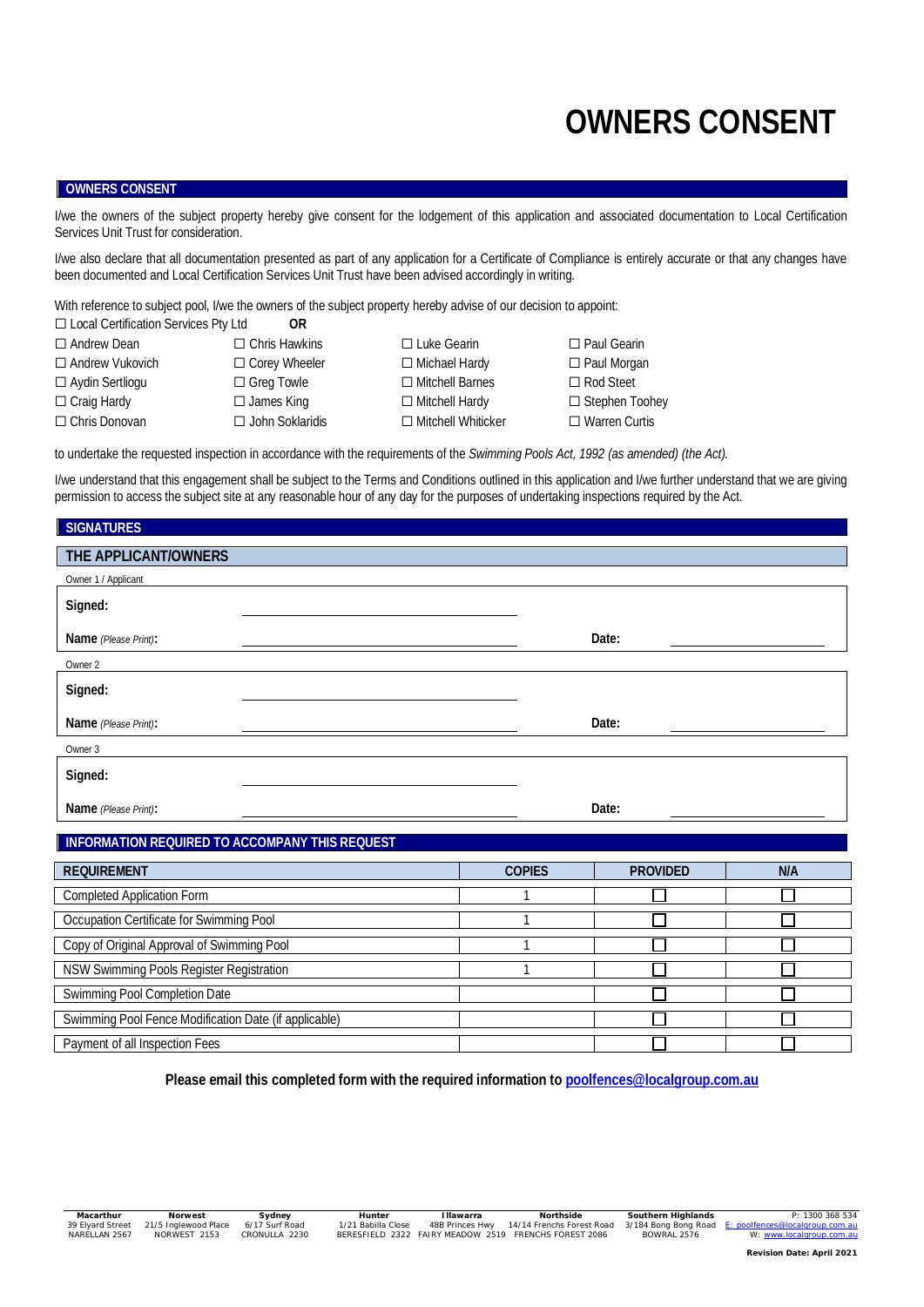

# **TERMS AND CONDITIONS**

**EFFECT OF AGREEMENT**

**1.** This agreement supersedes and overrides any other documents or oral representations upon which the parties may seek to rely to generate any legal effect or to imply any contractual obligation.

**OBLIGATIONS OF THE REGISTERED CERTIFIER (RC)**

- **2. Issuing of the Certificate of Compliance:**
- 2.1 The RC shall issue a Certificate of Compliance:-
- once the RC is satisfied that the pool barrier has been constructed in accordance with the relevant Australian Standard;
- once the RC is satisfied that the pool barrier has been constructed in accordance with the Act, and;
- once the Owner pays the RC any money owed for work associated with the issuing of a Certificate of Compliance.
- 2.2 The RC shall issue the Certificate of Compliance within three (3) days of the date of inspection, if the pool barrier is compliant.
- 2.3 The RC will use the NSW Swimming Pools Register to issue any Certificate of 6. Compliance.
- 2.3 During the assessment of the application for a Certificate of Compliance, the RC may request any documentation or statements from the owners or any other party that the RC considers necessary.
- 2.4 The inspection of the pool barrier and issue of the compliance certificate may be carried out by one of the following RC's. These RC's are all authorised to issue Certificate of Compliance:

| <b>CONTINUATO OF COMPORTION.</b> |                       |
|----------------------------------|-----------------------|
| Mr Andrew Dean                   | Mr Michael Hardy      |
| Mr Andrew Vukovich               | Mr Mitchell Barnes    |
| Mr Aydin Sertliogu               | Mr Mitchell Hardy     |
| Mr Craig Hardy                   | Mr Mitchell Whiticker |
| Mr Chris Donovan                 | Mr Paul Gearin        |
| Mr Chris Hawkins                 | Mr Paul Morgan        |
| Mr Corey Wheeler                 | Mr Rod Steet          |
| Mr Greg Towel                    | Mr Stephen Toohey     |
| Mr James King                    | Mr Warren Curtis      |
| Mr John Soklaridis               |                       |
| $MrLuk0$ Coarin                  |                       |

- Mr Luke Gearin **3. Inspections**
- 3.1 The RC shall carry out or arrange to be carried out an inspection of the subject pool barrier as requested.
- 3.2 If the pool barrier is non-compliance, the RC shall issue a Certificate of Non-Compliance and notice under Section 22E of the Act within three (3) days of the date of inspection.
- 3.3 The RC will use the NSW Swimming Pools Register to issue any Certificate of Non-Compliance.
- 3.4 The RC shall notify the Local Council immediately if they are of the opinion that the swimming pool poses a significant risk to public safety.
- 3.5 The RC shall provide a copy of the section 22E written notice to the Local Council Immediately where the swimming pool poses a significant risk to public
	- safety; Within five (5) days of the expiry of the six (6) weeks from the date of inspection if the owner fails to rectify pool barrier non-compliance.
- 3.6 Any inspections undertaken, and the notification of the result of any inspection that has been undertaken, in relation to the subject development are prepared and provided to the Owner/s solely for the purpose specified, for the Owner/s exclusive use in regard to the property identified only, and on the undertaking/condition that the Owner/s shall not communicate the contents of the notification of result to any third person who might act to his/her detriment on the basis of the notification. The Owner/s agrees to indemnify the registered certifier and Local Certification Services Pty Ltd against any loss or damage suffered as a result of the Owner/s failure to observe this abovementioned clause. All inspections undertaken are based on a visual inspection and do not comment therefore on aspects, faults or otherwise, which are below ground level, covered up in any way, or which are not apparent at the time of inspection. No indication is given as to the adequate performance of any plumbing, hydraulic, gas or electrical appliance or fitting that may be installed or included in the building or on the site.
- **4. Insurance**
- 4.1 The RC shall maintain an insurance policy in accordance with the Act and shall provide a copy of that policy to the Owner upon request.
- 4.2 The extent of any claim or otherwise against the policy held by the RC or against the RC in any way shall be limited to five times (5x) the value of the service fee paid to the RC for the services provided and no more.

### **OBLIGATIONS OF THE OWNER**

- **5. The Owner shall:-**
	- Ensure that the site is available for the RC to carry out its obligations under this agreement.
	- Provide accurate details of the date of completion of the swimming pool and pool fence barrier.
- Provide accurate details of the date of any modification to the pool fence barrier from the original construction.
- Provide all relevant drawings, plans, statutory plans and documentation associated with but not limited to any Development Consent, Complying Development Consent and/or any Certificate issued under the *Environmental Planning and Assessment Act 1979* at the request of the RC.
- Comply with any Certificate of Non-Compliance and Section 22E notice that the RC issues.
- Rectify any non-compliances identified by the RC as soon as practicable and contact the RC to arrange a further inspection.
- Provide all information that the Owner reasonably can obtain to enable the RC to fulfil its obligations under this agreement.
- Act in good faith, in accordance with the Act and in a cooperative fashion.

### **VARIATIONS TO THIS AGREEMENT**

**6. If:-**

- Additional Certificates of Compliance and/or Certificate of Non-Compliance are required to be issued by a Registered Certifier; or
- An amendment to the Act, the BCA or any other law that requires any aspect of the RC's work to be varied; or
- The Owner does anything that causes a delay to the ability of the RC to carry out its obligations under this agreement; or;
- A Section 23 Order is issued by the Local Council on the subject swimming pool; or
- The RC is notified of a complaint to the NSW Fair Trading or a representative from the Local Council with jurisdiction over the subject site, then:

the RC may:-

- vary this agreement to the extent that the RC will be able to carry out its obligations under this agreement; and
- increase the agreement price, such increase to be made by way of Notice to the Owner stating the reason/s for the increase and the amount of the increase.
- 6.1 The variation will permit the RC to claim all costs associated with that delay as reasonably determined by the PCA.
- 6.2 Notice must be given to the Owner within seven (7) days from the date on which the RC becomes aware that a variation will be necessary.

### **TERMINATION OF AGREEMENT**

- **7.** If:-
- It becomes evident that the Owner has provided incorrect or false information in relation to the date of construction of the swimming pool; or
- It becomes evident that modifications have been made to the original pool barrier and the date of these modifications has not been documented/is unknown; or
- The person/s or Company responsible for making payment for this service fails to pay any money owing to the RC after seven (7) days of that money becoming payable; or
- The Owner or the person/s or Company responsible for making payment for this service breaches the agreement in any respect; or
- The failure of the Owner to complete any rectification works and as a result does not permit the Registered Certifier to issue the Certificate of Compliance within six (6) weeks from the date of inspection; or
- The Owner or Occupier, for any other reason, does not permit the RC to access the subject property to carry out the necessary inspection; or
- 7.1 The RC may terminate this agreement by sending a written Notice of Termination, stating the breach/s, to the Owner. Termination will take effect as soon as the Owner receives the Notice of Termination.

#### **MISCELLANEOUS**

- **8.** A copy of any Certificate of Compliance or Non-Compliance will be available for download from the NSW Swimming Pools Register.
- **9.** All Swimming Pools must be registered by the Owner on the NSW Swimming Pools Register before any Certificate of Compliance or Non-Compliance can be issued.

#### **ADDRESS FOR NOTICES**

**13.** Where any Notice is to be forwarded to the Owner the address for such Notice shall be the address stated in the Application Form or to any other address that is notified in writing by the Owner to the RC.

#### **DEFINITIONS**

**The Act** means the *Swimming Pools Act 1992*. All amendments and references to the Act also mean amendments and references to the Regulations.

**BCA** means the Building Code of Australia 1996 including all applicable amendments.

**Building** means that which is the subject of the Building Works.

**Owner** means the owner or the owner's agent.